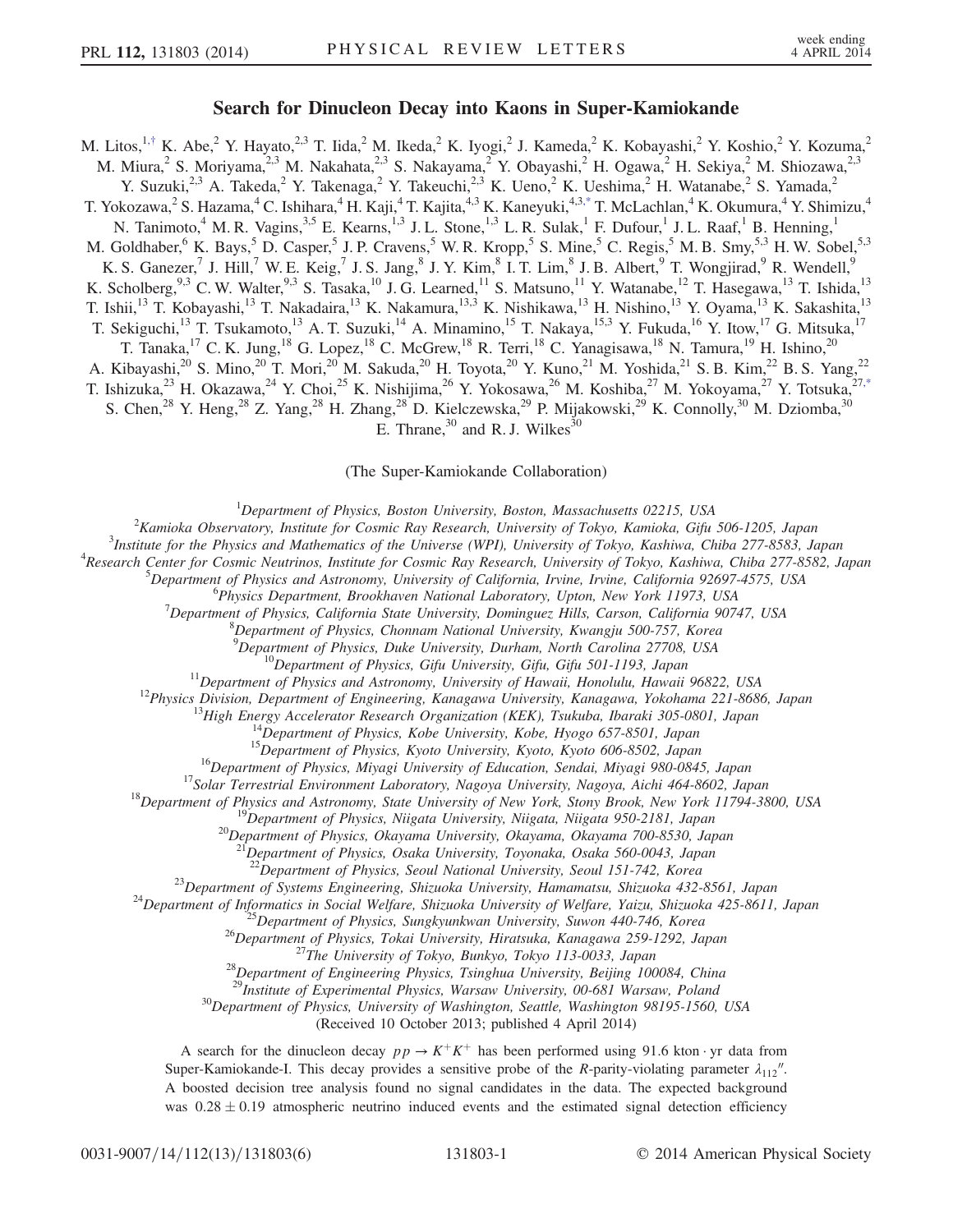was 12.6%  $\pm$  3.2%. A lower limit of  $1.7 \times 10^{32}$  years has been placed on the partial lifetime of the decay <sup>16</sup>O  $\rightarrow$  <sup>14</sup>CK<sup>+</sup>K<sup>+</sup> at 90% C.L. A corresponding upper limit of 7.8 × 10<sup>-9</sup> has been placed on the parameter  $\lambda_{112}$ ".

DOI: [10.1103/PhysRevLett.112.131803](http://dx.doi.org/10.1103/PhysRevLett.112.131803) PACS numbers: 13.30.Eg, 12.60.Jv

Dinucleon decay is the name given to the process where the quarks of two bound nucleons interact to produce a decay. This process could be mediated by the exchange of a non–standard model particle. An exclusively mesonic final state would conserve charge, momentum, and angular momentum, and violate only baryon number by two units. In this regard, dinucleon decay is sensitive to different processes than single nucleon decay, which must violate both baryon and lepton number.

In this Letter, we describe our search for dinucleon decay via the reaction  $pp \to K^+K^+$  in <sup>16</sup>O  $\to$  <sup>14</sup>C  $K^+K^+$ . Dinucleon decay modes with final-state kaons are particularly interesting in the context of supersymmetry, in which the diagram for the reaction includes  $$ interaction vertices, characterized by the  $\Delta B = 1$  coupling constant  $\lambda_{112}$ <sup>"</sup> (see Fig. [1\)](#page-1-0). It is expected that dinucleon decay into kaons is the most sensitive experimental probe of the magnitude of  $\lambda_{112}$ <sup>n</sup> [1–[3\]](#page-4-2). Several comprehensive reviews of current phenomenological limits on the  $\lambda_{ijk}$ <sup>n</sup> parameters exist in the literature [4–[6\].](#page-4-3) Dinucleon decay to kaons also constrains generic [nonsupersymmetric (SUSY)] models of baryon number violation [\[7\]](#page-4-4).

The Fréjus tracking iron calorimeter experiment [\[8\]](#page-4-5) is the only other experiment to have performed a direct search for  $\Delta B = 2$  dinucleon decay modes with visible final-state particles. The Fréjus Collaboration searched for final states composed of either leptons or pions through such channels as  $pp \rightarrow e^+e^+$  and  $pp \rightarrow \pi^+\pi^+$  using the iron in the detector as the progenitor nucleus [\[9\].](#page-5-0) No evidence was seen for pionic or leptonic decay modes. The Fréjus dinucleon decay study was based on a 2.0 kton · yr exposure, corresponding to about  $2.1 \times 10^{31}$  iron · yrs. Partial lifetime limits were placed on the pionic and leptonic decay modes that were on the order of  $10^{30}$  years [\[9,10\]](#page-5-0). The Fréjus study did not include any searches for dinucleon decay into final states with kaons.

<span id="page-1-0"></span>

FIG. 1. Feynman diagram for  $pp \rightarrow K^+K^+$  in a supersymmetric framework.  $\lambda_{112}$ <sup>"</sup> appears in two interaction vertices.

In this Letter, the data collected during the SK-I data-taking period (May 1996–July 2001; 1489.2 days of live time) are analyzed, corresponding to  $91.6$  kton  $\cdot$  yrs or  $3.1 \times 10^{33}$  oxygen · yrs of exposure. The Super-Kamiokande (SK) water Cherenkov detector is located beneath a 2700-m water equivalent overburden of rock, under the peak of Mt. Ikenoyama in Kamioka, Gifu prefecture in Japan. For details on the detector design, calibration, data reduction, and simulations, see Ref. [\[11\]](#page-5-1). This study concentrates only on events in which all of the Cherenkov light was fully contained in the inner detector. The data used in this study is the same set used for other proton decay and atmospheric neutrino studies performed at Super-Kamiokande.

There are three dinucleon decay modes with a final state composed exclusively of kaons:  $pp \rightarrow K^+K^+$ ,  $pn \to K^+ \bar{K}^0$ , and  $nn \to K^0 K^0$ . The decay mode into two charged kaons features the most distinct experimental signature. The charged kaons are ejected from the parent nucleus with a momentum of roughly 800 MeV/ $c$ , above their Cherenkov threshold in water of 563 MeV/ $c$ , and are therefore directly detectable. The muons produced in the kaon decay chain are also above the Cherenkov threshold and are detectable, as are the electromagnetic showers due to gamma-rays from  $\pi^0$  decay. Decays involving neutral kaons are less efficiently identified, due to the  $K^0_{\phantom{a}L}$  escaping the detector and the high branching fraction of  $K^0$ <sub>S</sub> to  $\pi^+\pi^-$ , which proves to be a difficult signature to discern in a water Cherenkov detector.

The branching ratios of the three most probable final states of  $pp \rightarrow K^+K^+$  are shown in Table [I.](#page-1-1) The third column in the table shows the final-state combinatorics, and the fourth column shows the detectable relative rates as obtained from the Monte Carlo simulation. The detectable relative rates include detection inefficiencies due to hadronic interactions that consume one or both of the  $K^+$ before they are able to decay. The leading hadronic effects

<span id="page-1-1"></span>TABLE I. Final-state branching ratios (B.R.) and detectable relative rate (D.R.R.) from the  $pp \rightarrow K^+K^+$  Monte Carlo simulation. Only kaon decay branches to  $\mu^+ \nu_\mu$  and  $\pi^+ \pi^0$  were considered.

| Decay mode                | Final state                                                                                              | B.R                 | D.R.R.              |
|---------------------------|----------------------------------------------------------------------------------------------------------|---------------------|---------------------|
| $p p \rightarrow K^+ K^+$ | $\mu^{+}\nu_{\mu}\mu^{+}\nu_{\mu}$<br>$\mu^{+}\nu_{\mu}\pi^{+}\pi^{0}$<br>$\pi^{+}\pi^{0}\pi^{+}\pi^{0}$ | 40%<br>26%<br>$4\%$ | $30\%$<br>19%<br>3% |
| Total                     |                                                                                                          | 70%                 | 52%                 |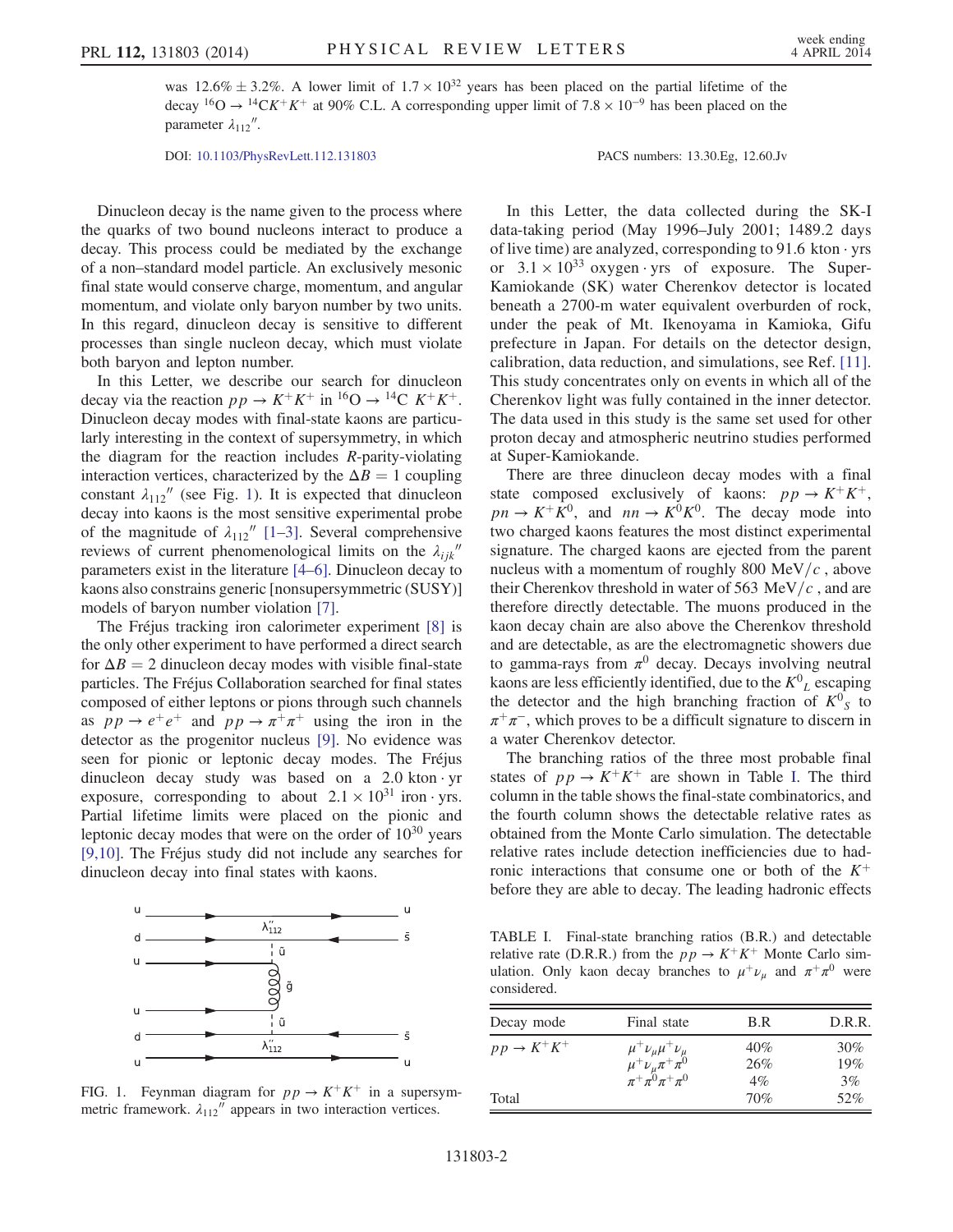of this type are charge-exchange interactions  $(K^+n \to K^0p)$ which occur while the  $K^+$  travels through the water. Charge exchange occurs at a rate of 9.5% per  $K^+$ .

The only source of background in this analysis is from multi-ring events produced by multi-GeV atmospheric neutrino interactions. The Monte Carlo program used to model these events is described in Ref. [\[12\]](#page-5-2). The rate of these types of events in the Super-Kamiokande detector is about 2.5 per day. Multiring events are produced when mesons from the hadronic recoil produces visible rings. Rings produced by recoiling protons, while generally rare, are also present in the final background sample [\[13\]](#page-5-3). Other mechanisms, such as multiple scattering and hadronic interactions of pions, can also contribute to multiple background events.

The experimental signature of this dinucleon decay has features not seen in Super-Kamiokande searches for typical proton decay modes, such as  $p \to e^+ \pi^0$  and  $p \to \nu K^+$ [\[14,15\]](#page-5-4). The distinguishing features of the signal events are the visible Cherenkov rings produced by charged kaons above the Cherenkov threshold and the large spatial separation between the vertices of the kaon decay products. A cartoon illustration of the event geometry is shown in Fig. [2.](#page-2-0) Because of the relatively long lifetime of the charged kaons (12 ns), they are expected to travel a distance of about 1.3 m until slowing to a stop and ultimately decaying. About 27% of the kaons in our simulation decayed in flight.

The operating principle of this analysis is to reconstruct all events in the data according to the hypothesis that they were created by dinucleon decay into kaons with a final state corresponding to one of those listed in Table [I.](#page-1-1) The resulting reconstructed variables describing the event under the dinucleon decay hypothesis are then fed into a boosted decision tree trained on Monte Carlo signal and background events which yields an ultimate discriminatory variable representing how signal-like or background-like each event appears to be. The final cut on the boosted decision tree output is optimized based upon the significance for finding a single signal event.

The event reconstruction is performed in a two-step process. In the first step, each ring is reconstructed on an

<span id="page-2-0"></span>

FIG. 2. Cartoon illustration of an expected event geometry for the final state  $pp \to K^+K^+ \to \mu^+\nu_\mu \pi^+\pi^0$ . The Fermi momentum of the parent nucleons will actually distort the back-to-back symmetry of the kaon vectors. Dashed lines indicate particles undetectable in a water Cherenkov detector.

individual basis using three particle-type hypotheses:  $K^+$ ,  $\mu^{+}$ , and γ. Each ring is assigned a direction of travel, Cherenkov opening angle, and momentum corresponding to all three particle-type hypotheses. Unlike previous SK analyses, where a single event vertex is defined, a newly developed algorithm assigns an independent vertex for each ring. A showering likelihood independent of particle type is also assigned to each ring. The showering likelihood quantifies how likely a ring was to have originated from an electromagnetic showering particle (i.e.,  $e^{\pm}$  or  $\gamma$ ), or a more massive, nonshowering particle (i.e.,  $p, K^{\pm}, \pi^{\pm}$ , or  $\mu^{\pm}$ ) based on the light pattern of the ring [\[12\]](#page-5-2). A special light-masking algorithm is utilized in the ring reconstruction that allows a single ring to be considered independently of all other light in the detector [\[16\].](#page-5-5) This masking is crucial for resolving the multiple particle vertices in the  $pp \rightarrow K^+K^+$  signal events.

In the second step, all of the rings in the event are considered together, after which the final particle-type assignment for each ring is made. The reconstructed ring variables and the event topology are used in conjunction to classify each ring as either a  $K^+$  candidate,  $\mu^+$  candidate, or  $\gamma$ candidate—the three detectable particle types in the signal events—using the  $pp \rightarrow K^+K^+$  hypothesis. We note that the  $\pi^+$  from  $K^+ \to \pi^+ \pi^0$ , though just above the Cherenkov threshold, would not generate enough light to be detectable amidst the many other, brighter rings, and thus no attempt is made to identify them in this study.

After having classified all rings as either  $K^+$ ,  $\mu^+$ , or  $\gamma$ candidates, we categorize the event based on the breakdown of its constituent rings. Monte Carlo studies show that only certain event categories are likely to arise from a dinucleon decay event by this method of ring accounting. Eight event categories are selected to continue past the event reconstruction and precuts (described below) phase of the analysis, and are listed in the left column of Table [II](#page-3-0).

Just prior to the selection on event category, the following precuts are applied to the data and Monte Carlo samples to reduce a significant portion of the background while retaining the majority of the signal:  $3 \le$  number of found rings  $\leq 5$ ; 1000  $\leq$  total number of photoelectrons in the inner detector ≤ 11 000; 0 ≤ number of found muon-decay electrons  $\leq$  2; distance from event vertex to nearest wall  $> 200$  cm, where the event vertex is determined by the event's best kaon candidates resulting from the ring reconstruction method described previously. A total of 27 events in the data pass both the precuts and event category selection, with an expected background of 33.9 events and a signal efficiency of 21.9% predicted by the Monte Carlo calculation.

Following precuts and selection on event category, the remaining events are processed by a boosted decision tree (BDT) [\[17\].](#page-5-6) One of the primary advantages of a BDT over other multivariate techniques is that the inclusion of weak discriminatory variables does not lessen its performance [\[18\]](#page-5-7). In total, 37 BDT input variables are used in this analysis [\[16\]](#page-5-5).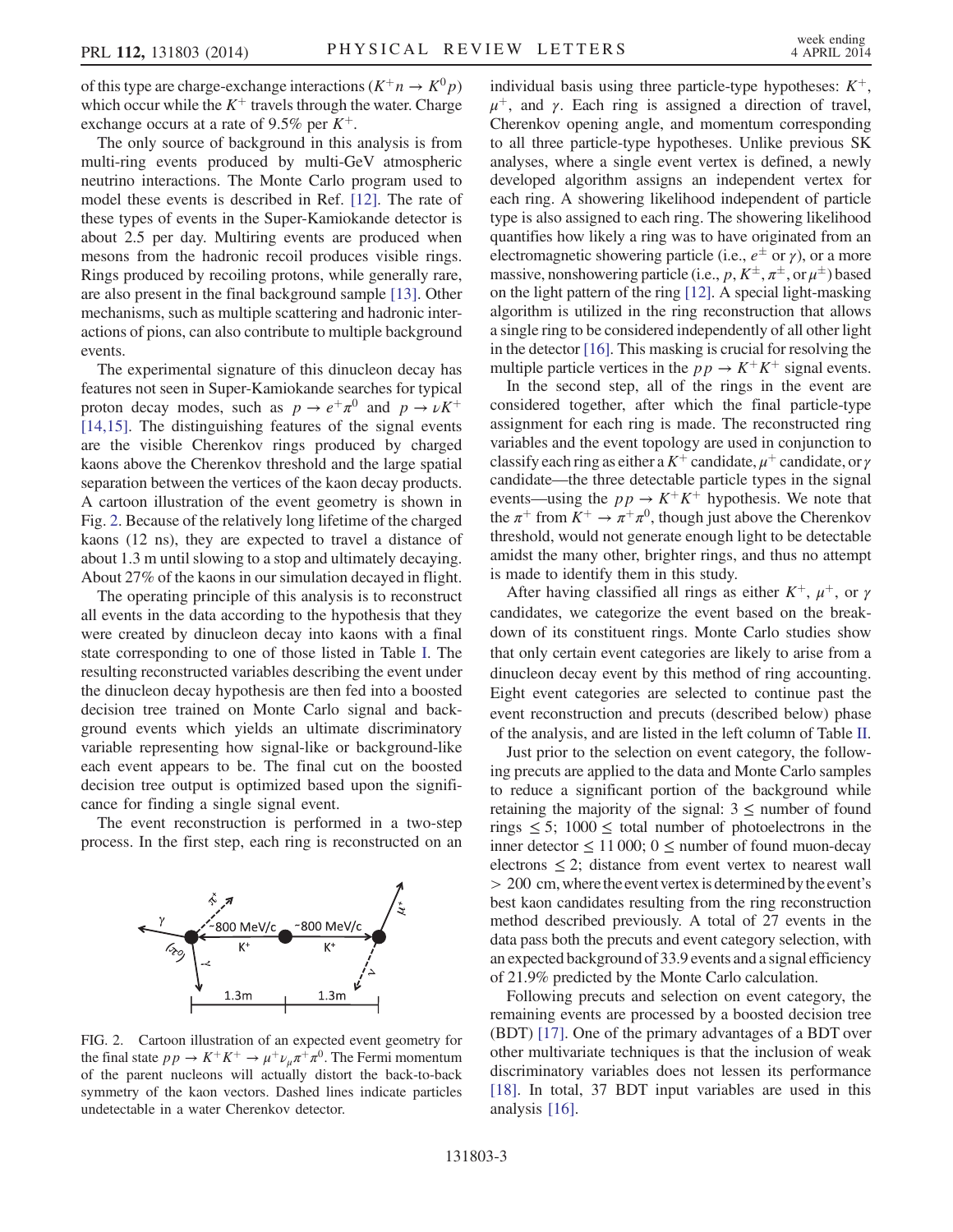<span id="page-3-0"></span>TABLE II. Efficiency of all simulated  $p p \rightarrow K^+ K^+$  events, expected neutrino background events, and actual data events passing the precuts and the final BDT cut for the  $pp \rightarrow K^+K^+$  Monte Carlo, the atmospheric neutrino Monte Carlo, and the SK-I data, respectively. Poisson probabilities to observe at least the number of events in the data given the expected background in each category are shown in parentheses, where it is assumed all events in the data were induced by atmospheric neutrinos.

|                           | $p p \rightarrow K^+ K^+$<br>MC efficiency $(\%)$ |            | Atm. $\nu$ MC<br>events/SK-I exposure |            | <b>SK-I Data</b><br>events     |               |
|---------------------------|---------------------------------------------------|------------|---------------------------------------|------------|--------------------------------|---------------|
| Category                  | Precuts                                           | <b>BDT</b> | Precuts                               | <b>BDT</b> | Precuts $(P_{\text{Poisson}})$ | Final BDT Cut |
| $K^+K^+\mu^+$             | 6.1                                               | 5.0        | 0.6                                   | 0.07       | 0(53%)                         | $\Omega$      |
| $K^+ \mu^+ \mu^+$         | 5.6                                               | 1.8        | 6.1                                   | 0.08       | 5 $(42%)$                      | $\Omega$      |
| $K^+\mu^+\gamma\gamma$    | 4.6                                               | 1.0        | 26.1                                  | 0.08       | 22(25%)                        | $\theta$      |
| $K^+K^+\mu^+\mu^+$        | 2.7                                               | 2.5        | 0.0                                   | 0.00       | 0(98%)                         | $\theta$      |
| $K^+K^+\gamma$            | 1.1                                               | 0.8        | 0.4                                   | 0.02       | 0(67%)                         | $\theta$      |
| $K^+K^+\mu^+\gamma$       | 1.1                                               | 1.0        | 0.3                                   | 0.03       | 0(73%)                         | 0             |
| $K^+K^+\gamma\gamma$      | 0.6                                               | 0.3        | 0.3                                   | 0.00       | 0(75%)                         | $\Omega$      |
| $K^+K^+\mu^+\gamma\gamma$ | 0.2                                               | 0.2        | 0.1                                   | 0.00       | 0(93%)                         | 0             |
| Total                     | 21.9                                              | 12.6       | 33.9                                  | 0.28       | 27(13%)                        | $\theta$      |

The most powerfully discriminating BDT input variables are the distance between the reconstructed vertices of the kaon-decay product candidates (e.g., two  $\mu^+$  candidate vertices produced in the same event), and the reconstructed momentum of the  $K^+$  candidates, which assumes the candidate particles have a mass of 493.7 MeV/ $c^2$ . In the case of the former, the vertex separation distance is large for the signal events, in which the kaon-decay points are spatially separated, and short for the background events, in which all particles originate from a single neutrino interaction vertex. In the case of the latter, the distribution of the  $K^+$ candidate momenta for the signal should be strongly peaked around 800 MeV/ $c$ . After precuts and selection on event category, remaining atmospheric neutrino background events have a broader distribution of reconstructed kaon candidate momentum. The BDT input distributions for these variables are shown in Fig. [3](#page-3-1) for the Monte Carlo and the SK-I data.

The ROOT-based TMVA [\[18\]](#page-5-7) package is used to execute the boosted decision tree. The adaptive boosting method is used with 500 trees, and the Gini index is used for the node separation criteria. The cost complexity method is used to prune the BDT after training.

The placement of the final cut on the BDT output is determined by the point which maximizes the significance  $(Sig. / \sqrt{Sig. + Bkg.})$  for identifying one simulated signal event among the number of simulated background events predicted to pass precuts and selection on event category. The background was modeled using the Super-Kamiokande atmospheric neutrino Monte Carlo calculation normalized to the SK-I livetime. By this criteria, the final cut point is determined to be at 0.12, yielding a signal efficiency of  $12.6\% \pm 3.2\%$  and an expected background of  $0.28 \pm 0.19$ events.

The event categories with the highest detection efficiencies in the final signal Monte Carlo sample which passed the BDT all corresponded to the  $K^+K^+ \rightarrow \mu^+\nu_\mu\mu^+\nu_\mu$  final state, shown in Table [II](#page-3-0). The purities of the ring classifications for the final signal sample are 93%, 82%, and 67% for the  $K^+$ ,  $\mu^+$ , and  $\gamma$  candidates, respectively. In about

<span id="page-3-1"></span>

FIG. 3. Two highly discriminating variables used as inputs for the BDT. Top: Reconstructed vertex separation of kaon-decay product candidates (e.g., two  $\mu^+$  candidates). Plots are generated after precuts. Bottom: Reconstructed momentum of  $K^+$  candidates, which assumes the candidate particles have a mass of 493.7 MeV/ $c^2$ . Plots are generated after precuts and selection on event category. The number of entries per event in a histogram depend on the BDT event category. The integral of the  $pp \rightarrow$  $K^+K^+$  Monte Carlo is normalized to the atmospheric neutrino Monte Carlo.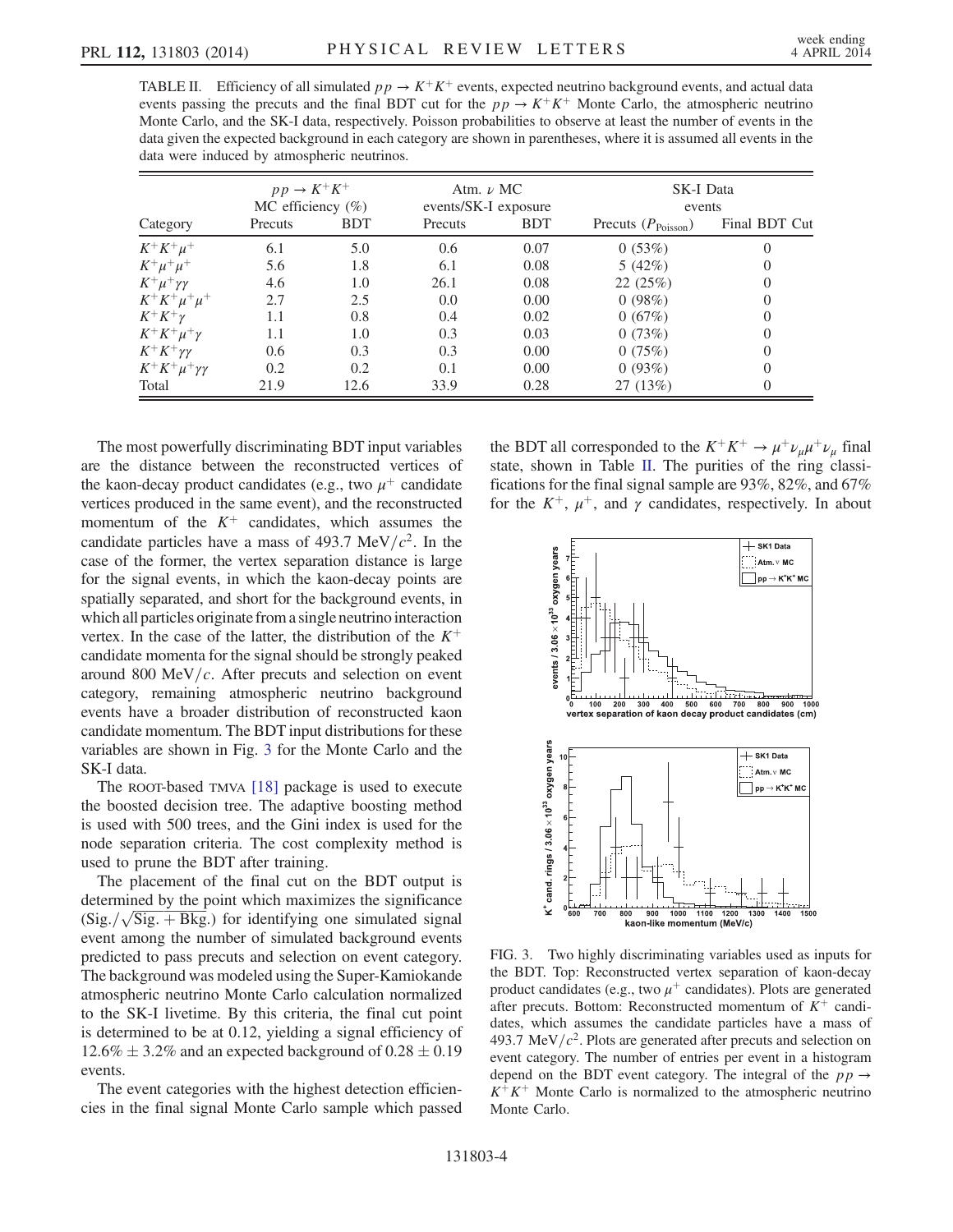two-thirds of the final signal sample every ring in the event is correctly classified.

The background Monte Carlo sample remaining after the final BDT cut is dominated by charged-current  $\nu_{\mu}$  interactions in which one or more pions are produced. About half of the  $K^+$  candidate rings in the simulated background events are generated by muons. The remaining half are mostly generated by charged pions and protons. None of the rings in the final background sample are generated by kaons. About half of the  $\mu^+$  candidates are generated by charged pions; the other half are generated by muons, protons, electrons, and gammas in roughly equal amounts. Two-thirds of the  $\gamma$  candidates are generated by gammas; the remaining third is generated by electrons. The strength of the showering or nonshowering likelihood in determining the particle type is clearly demonstrated here.

The primary source of systematic error for the signal detection efficiency arises from the uncertainty in the Fermi momentum of the parent nucleons, which is estimated to be  $\pm 24\%$  of the Fermi momentum values used in simulations of the signal. The Fermi motion in our simulation is based on the model used by Nakamura et al. [\[19\],](#page-5-8) and the estimated error is based on the difference between their experimental data and the prediction of the model. The Fermi momentum determines the opening angle between the two kaons, which has a strong influence on ring classification and signal-tobackground discrimination. The total systematic error on the signal efficiency is estimated to be 25% [\[16\].](#page-5-5)

The largest source of systematic error for the background estimation (50%) arose from uncertainties related to the simulation of pion propagation through water. The second largest source of systematic uncertainty (30%) is from training bias of the BDT method. This was estimated by comparing a Monte Carlo set that was independent of the training set used to construct the BDT. The third largest source (20%) is related to hadronic effects of pions propagating through the nucleus in the atmospheric neutrino background. The total systematic error on the background rate is estimated to be 68% [\[16\]](#page-5-5).

The final boosted decision tree output for the data is overlaid on the signal and background Monte Carlo in Fig. [4.](#page-4-6) A breakdown of the signal efficiency, expected background, and events in the data after the precuts stage (including selection on event category) and after the BDT stage is shown in Table [II.](#page-3-0) No signal candidate events are found in the data. A partial lifetime limit for the dinucleon decay channel  $pp \rightarrow K^+K^+$  is calculated per oxygen nucleus at a 90% confidence level, giving

$$
\tau/BR_{pp \to K^+K^+} > 1.7 \times 10^{32} \text{years}.
$$

This limit is about 2 orders of magnitude larger than the previously published limits for dinucleon decay modes established by Fréjus [\[10\].](#page-5-9)

<span id="page-4-6"></span>

FIG. 4. Final output of the decision tree. Events to the right of the cut at 0.12 are considered signal candidates. All data points are consistent with background; no signal candidates are found in the data. Final signal efficiency:  $12.6\% \pm 3.2\%$ . Final expected background contamination:  $0.28 \pm 0.19$  events.

Using our partial lifetime limit for  $p p \rightarrow K^+ K^+$ , we calculate a corresponding upper limit on the magnitude of the  $\Delta B = 1$  R-parity-violating parameter  $\lambda_{112}$ <sup>"</sup> following the relation given by Ref. [\[3\]](#page-4-7), where we have assumed the ratio between the SUSY and hadronic scales to be  $1.1 \times 10^{-3}$ and a common superpartner mass of 300 GeV/ $c^2$ . Our upper-limit calculation is

$$
|\lambda_{112}''| < \left(\frac{0.64 \text{years}}{\tau_{pp \to K^+ K^+}}\right)^{1/4} = 7.8 \times 10^{-9}.
$$

Our new constraint on  $\lambda_{112}$ <sup>"</sup> is over two orders of magnitude more restrictive than  $\sim 10^{-6}$ , the estimate based on rough nuclear lifetime limits of  $10^{30}$  years [\[3](#page-4-7)–6].

We gratefully acknowledge the cooperation of the Kamioka Mining and Smelting Company. The Super-Kamiokande experiment was built and has been operated with funding from the Japanese Ministry of Education, Science, Sports and Culture, and the United States Department of Energy.

<span id="page-4-1"></span><span id="page-4-0"></span>[\\*](#page-0-0) Deceased.

[†](#page-0-1) Present address: SLAC National Accelerator Laboratory, Menlo Park, CA 94025, USA.

- <span id="page-4-2"></span>[1] A. Barbieri and A. Masiero, Nucl. Phys. **B267**[, 679 \(1986\).](http://dx.doi.org/10.1016/0550-3213(86)90136-7)
- <span id="page-4-7"></span>[2] S. Dimopoulos and L. Hall, [Phys. Lett. B](http://dx.doi.org/10.1016/0370-2693(87)90593-4) 196, 135 (1987).
- <span id="page-4-3"></span>[3] J. L. Goity and M. Sher, [Phys. Lett. B](http://dx.doi.org/10.1016/0370-2693(94)01688-9) 346, 69 (1995).
- [4] R. Barbier, C. Bérat, M. Besançon, M. Chemtob, A. Deandrea, E. Dudas, P. Fayet, S. Lavignac, G. Moreau, and E. Perez, [Phys. Rep.](http://dx.doi.org/10.1016/j.physrep.2005.08.006) 420, 1 (2005).
- [5] M. Chemtob, [Prog. Part. Nucl. Phys.](http://dx.doi.org/10.1016/j.ppnp.2004.06.001) **54**, 71 (2005).
- <span id="page-4-4"></span>[6] A. Y. Smirnov and F. Vissani, *[Phys. Lett. B](http://dx.doi.org/10.1016/0370-2693(96)00495-9)* 380, 317 (1996).
- <span id="page-4-5"></span>[7] J. M. Arnold, B. Fornal, and M. B. Wise, [Phys. Rev. D](http://dx.doi.org/10.1103/PhysRevD.87.075004) 87, [075004 \(2013\).](http://dx.doi.org/10.1103/PhysRevD.87.075004)
- [8] C. Berger, A. Hofmann, H. Mönch, F. Raupach, P. Schleper, G. Schmitz, J. Tutas, B. Voigtländer, C. Arpesella, and